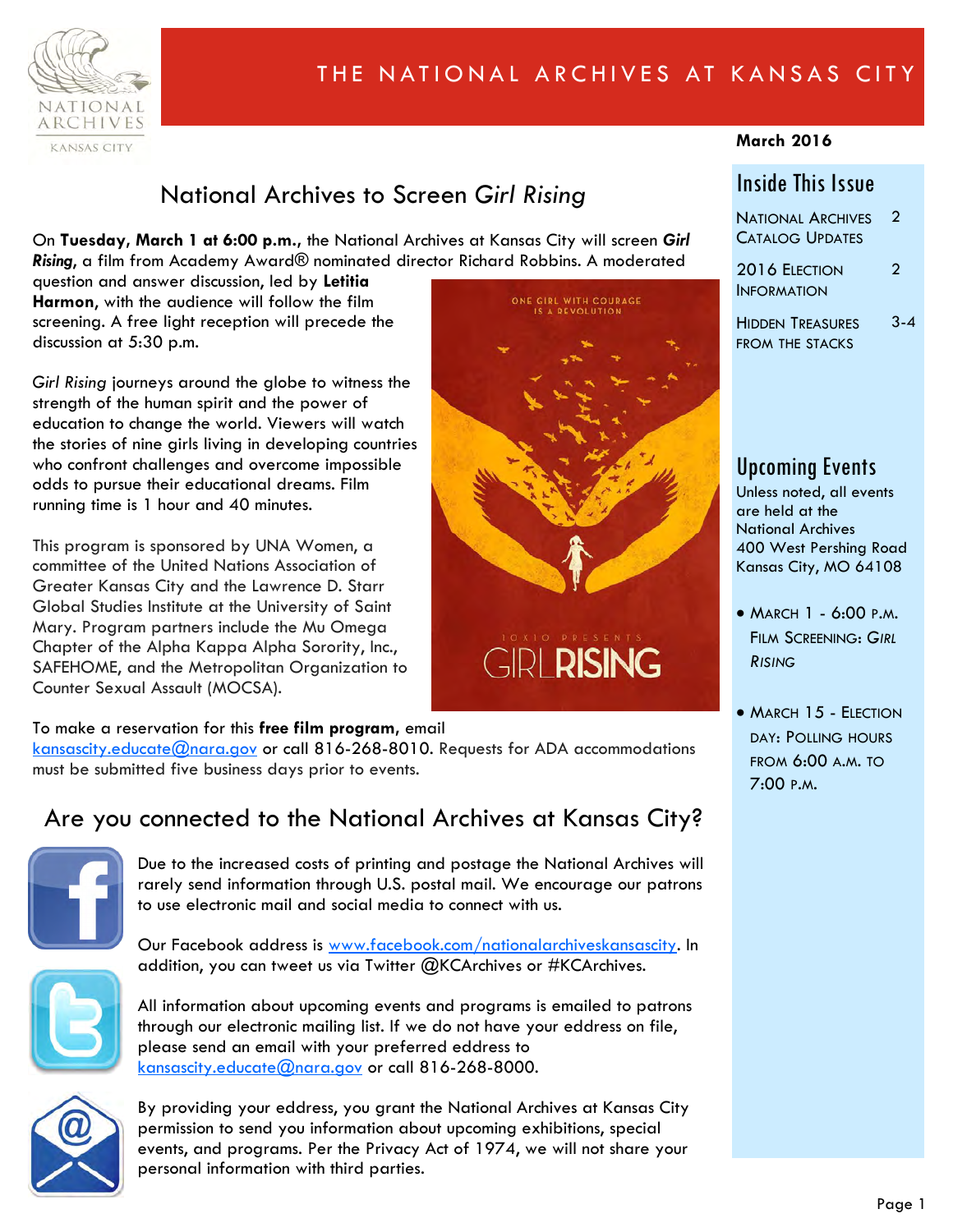# National Archives Online Catalog Enhancements

The National Archives is pleased to announce the launch of the newest version of the [National Archives Catalog!](https://catalog.archives.gov/) We have made significant improvements to the catalog that will make it easier to use, more interactive, and an even more valuable research tool. Highlights of these improvements include:

- An updated homepage with background images and photos from catalog records.
- A new citizen archivist contribution tool.
- Users can now comment on digitized records and on descriptions.
- Improved user account pages and advanced searching pages.
- Included optical character recognition (OCR) text from PDFs in the Application Program Interface (API) data.
- Improved the accuracy of file type refinement; and improved the "Available Online" tab.

Please note that upon rollout of the new version, all the data in the catalog will need to be re-indexed from scratch. This

means that descriptions and objects will appear in the catalog progressively as they are indexed. The indexing may take several days. If you cannot find something you are looking for starting on the first day of the new release, it may appear later, after it is indexed. If you have questions and comments about the new version, or about the catalog in general, please email us at  $\frac{\text{catalog}(Q) \cdot \text{rarg}(Q)}{Q}$ 

corner.



2016 Election Days at the National Archives

During 2016, the National Archives at Kansas City will serve as a polling location for some residents in Kansas City, Missouri. Higher than normal foot traffic will be expected and parking may be limited. In addition, the facility will have extended hours except for the research rooms. Researchers and regular visitors should note the following polling dates:

- Tuesday, March 15, 2016 6:00 a.m. 7:00 p.m.
- Tuesday, April 5, 2016 6:00 a.m. 7:00 p.m.
- Tuesday, August 2, 2016 6:00 a.m. 7:00 p.m.
- Tuesday, November 8, 2016 6:00 a.m. 7:00 p.m.

Above left: Original caption states - Baltic, South Dakota, typical of many rural communities all over the United States, goes to the polls during the November, 1948 presidential election. In this little Norwegian farm community, Mrs. T.H. Fresdahl, age 82, casts her vote. Mrs. Fresdahl was the first baby to be born in Fort Dakota, a pioneer outpost fort at which her father was a soldier. This was when the Dakotas were Indian country. Ft. Dakota was located approximately where Sioux Falls, S.D. now stands. Mrs. Fresdahl is proud of her pioneer heritage and proud that she has never missed voting in a presidential election since woman suffrage became effective in 1920. National Archives at College Park, Record Group 306, Records of the U.S. Information Agency, 1900-2013, Master File Photographs of U.S. and Foreign Personalities, World Events, and American Economic, Social, and Cultural Life. National Archives Identifier 7583488.



is located directly in the middle of the screen and the menu is in the upper right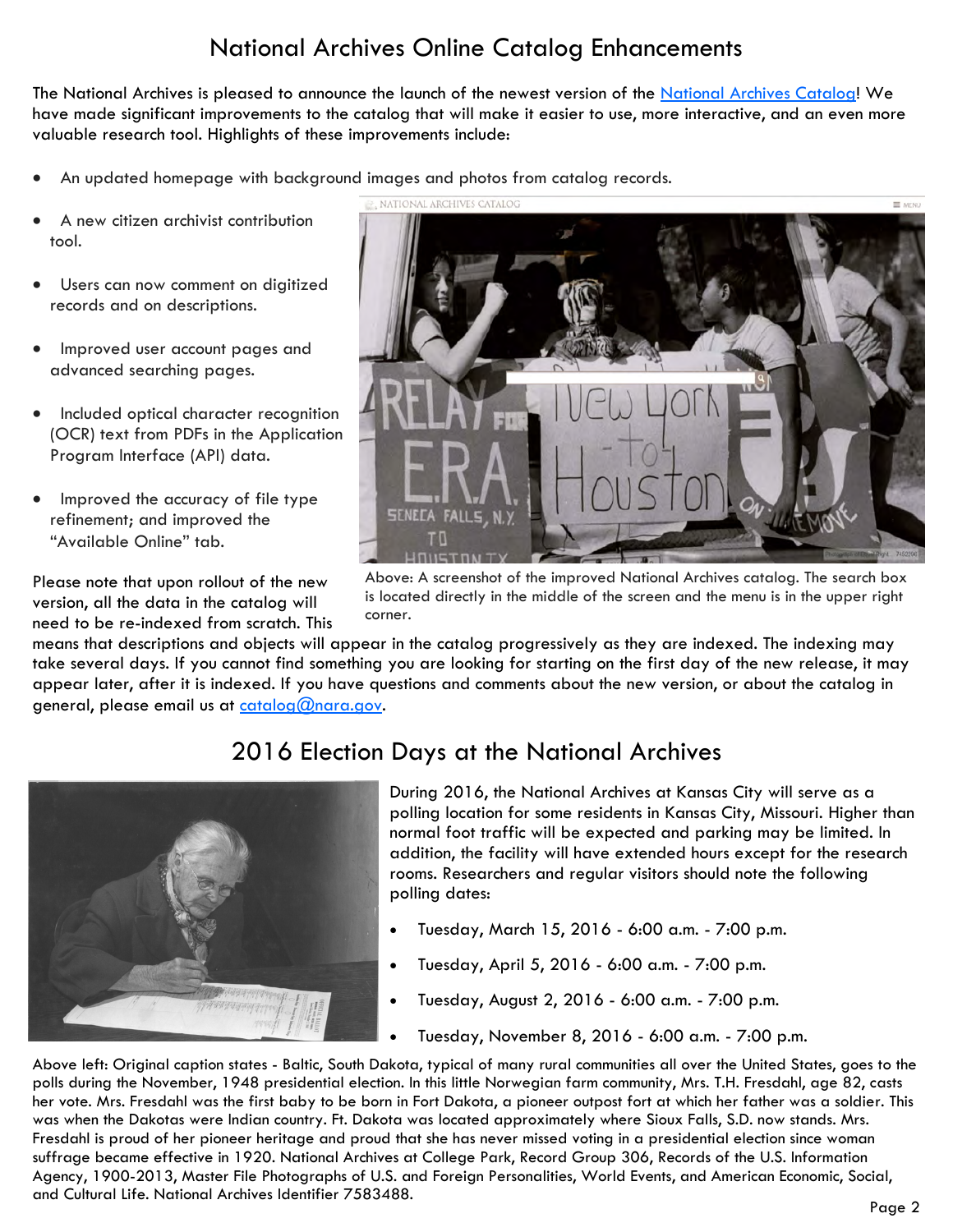### Hidden Treasures from the Stacks Show Me the Money: Bankruptcy Act of 1867

*Editorial Correction: In the February 2016 issue of Hidden Treasures it was noted that bankruptcy records from Southern California and Puerto Rico were not located at the National Archives at Kansas City. In fact, records from Southern* 

*California and Puerto Rico are located in Kansas City. The records from the states of California (northern and central), Nevada (except Clark County), and Hawaii, and the territories of American Samoa, and Guam are located at the National Archives at San Francisco.* 

Last month, we shared the news that the National Archives at Kansas City is now home to nearly 125,000 cubic feet of archival Bankruptcy Case Files dating from 1800 through approximately 1990. The Bankruptcy Act of 1867 was passed by Congress as a measure to address the financial devastation suffered by individuals and businesses after the conclusion of the Civil War. Individuals could voluntarily petition for bankruptcy if they owed a sum over \$300.00. Petitioners for bankruptcy were required to file schedules listing all debts, creditors, residences of creditors, nature of the debts, and any security or collateral. In addition to the petition, an inventory of real and personal estate was to be included. A notice would be published in a local newspaper advertising creditors meetings and the liquidation of the estate.

#### In 1873, Civil War

photographer Mathew Brady was forced to file for bankruptcy. Prior to the war, Brady was a noted and popular photographer in New York and Washington, D.C. At the onset of the conflict in 1861, his business model switched from portraiture to military battle documentation. Weary after four years of war,

Matheri BB nady Cotate of 1 1 D. C. MaterColor Prince Water Gilt Frame 1 " " " " Mrs Gen Mc Clellan Giet Frame I a a a maggie mitchell " " " Sady Superior Napier 1 . . . . Gen dix " "Unlemmon Saches 1 . . . . Miss may 1 . . . . Primee Wales 1 Picture Sanding Fair- Sudies 1 Geo. Washington 1 D.C. Mater Coler Mrs. A. Lincoln. 1 . " " " Helied 11 .. India Sort doctrats 18.2 Frames It is in in the Bill Frames 1 " " Tom Huml Group " " " " India Ink Pertrait Fred Same " House Representatives 2 India Int Fred Same - Inframes 1 " minerals" " 1 France Containing 6 Parcelains Life Sized club Pertrain Articl Ellett 17 D.C. M.C. on Strainers " " House Representatives to M. Trames " " On Strains 5 Specimens in 13. M. Frames Jancy Frame 8×10 Specimens " " Imperial Care Specimens 15 Male Proof M.C. Sier Frances 6 Francs 8x10 Samples 3 " lox19 D.D. Specimens 1 12× 14 Porcelain Unices Phillips 1 N. P. Porcelam - in france

An ventene of Property belanging to the

Above: Inventory of the Property Belonging to the Estate of Mathew B. Brady, Bankrupt. National Archives at Kansas City, Record Group 21, Records of the United States District Court, United States District Court, Southern District of New York, Bankruptcy Act of 1867, Case 3833, in the matter of Mathew B. Brady #3833.